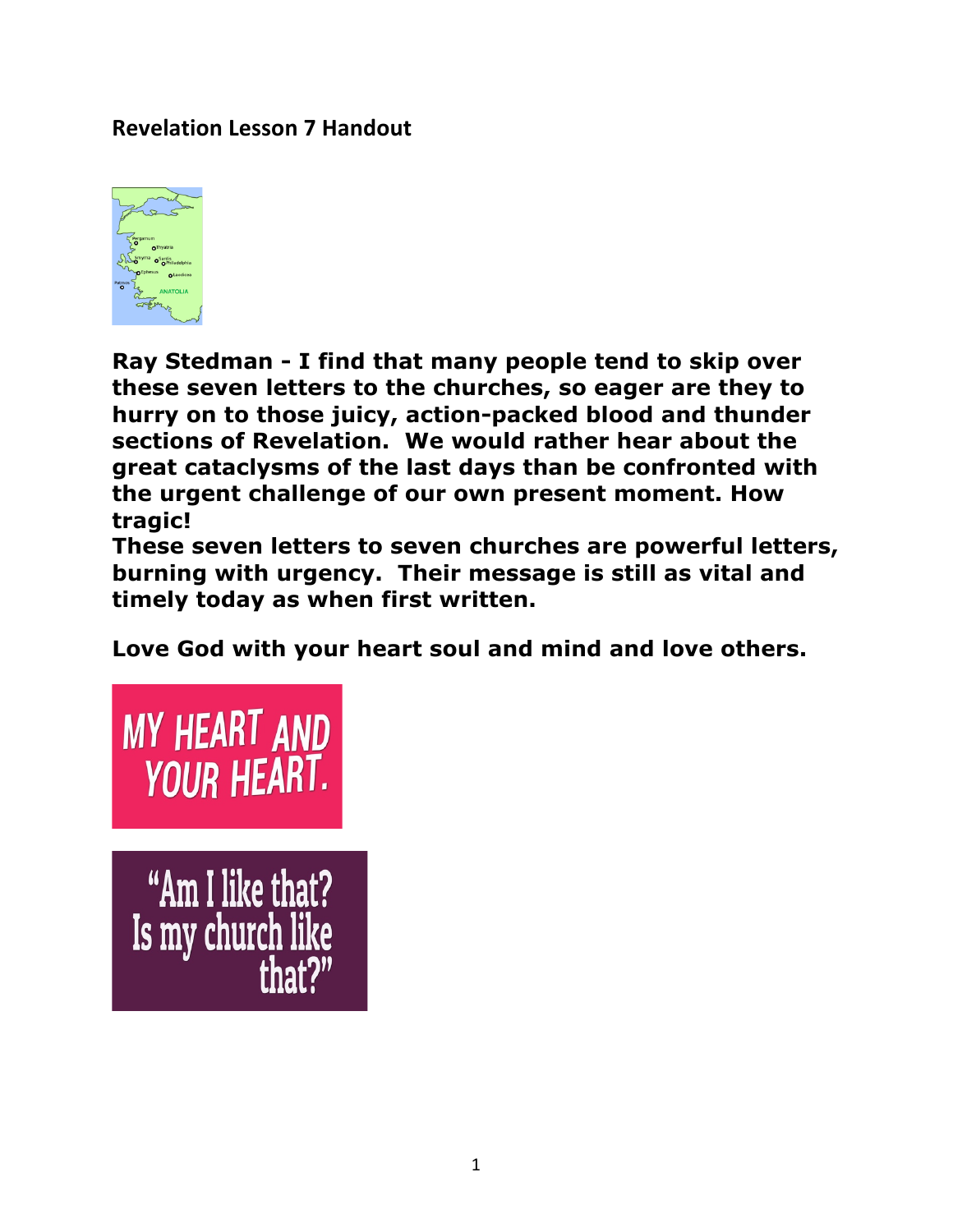

# **Revelation 2:1**

**1 "To the angel of the church in Ephesus write: 'The words of him who holds the seven stars in his right hand, who walks among the seven golden lampstands.** 





# **Acts 19**

**1 And it happened that while Apollos was at Corinth, Paul passed through the inland country and came to Ephesus. There he found some disciples.** 

**2 And he said to them, "Did you receive the Holy Spirit when you believed?" And they said, "No, we have not even heard that there is a Holy Spirit."** 

**3 And he said, "Into what then were you baptized?" They said, "Into John's baptism."**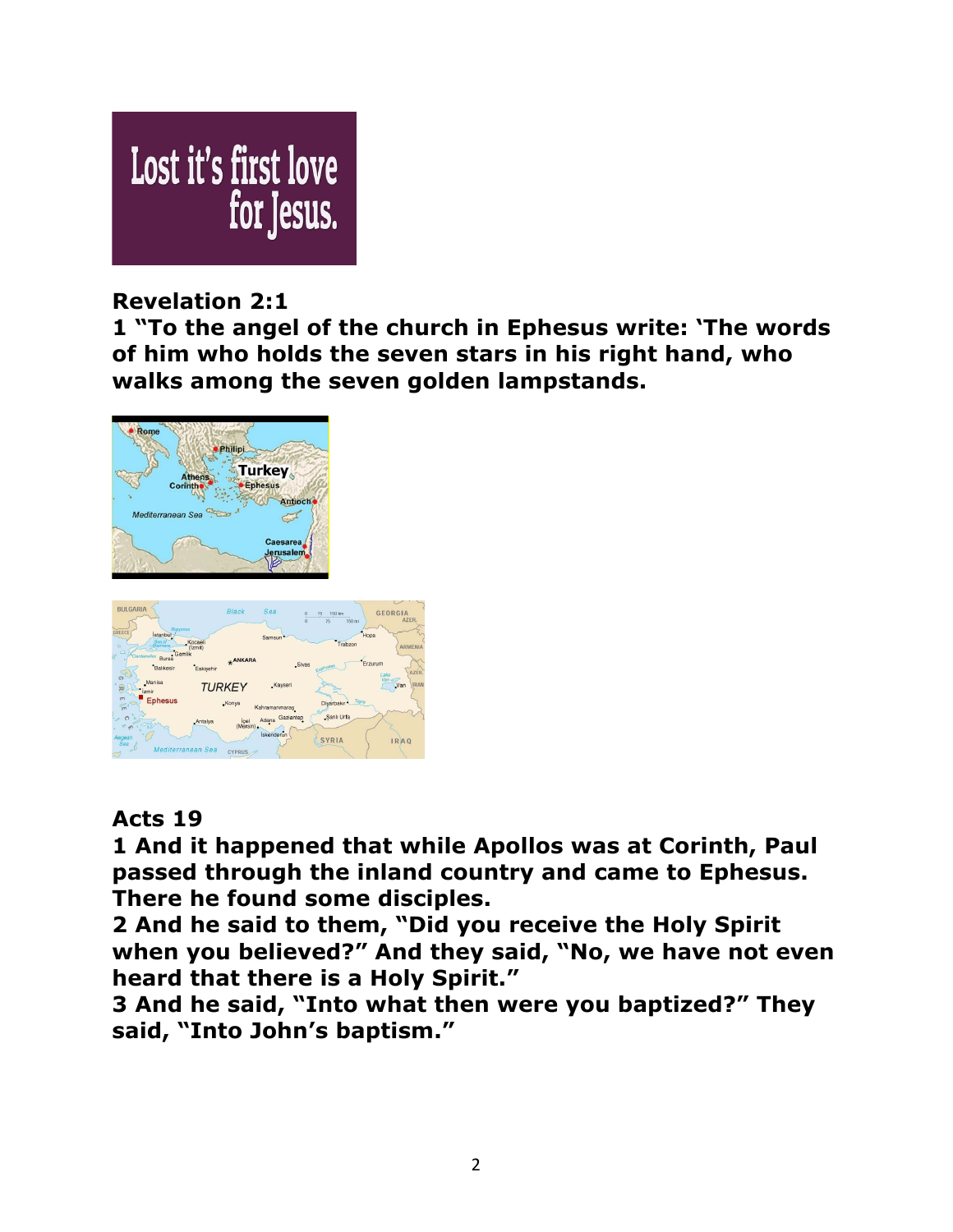**4 And Paul said, "John baptized with the baptism of repentance, telling the people to believe in the one who was to come after him, that is, Jesus."** 

**5 On hearing this, they were baptized in the name of the Lord Jesus.** 

**6 And when Paul had laid his hands on them, the Holy Spirit came on them, and they began speaking in tongues and prophesying.**

**7 There were about twelve men in all.** 

**8 And he went into the synagogue and spoke boldly for three months, reasoning and persuading concerning the things of the kingdom of God.** 

**10 This continued for two years, so that all the residents of Asia heard the word of the Lord, both Jews and Greeks.** 

**Chuck Swindoll** 

**Second Corinthians and Galatians abound with personal touches from Paul, either about his own life or that of the recipients. Ephesians, on the other hand, stands at the opposite end of the spectrum as one of Paul's most formal letters. While Galatians offers instructions particularly important for those churches overrun with legalism, Ephesians deals with topics at the very core of what it means to be a Christian—both in faith and in practice regardless of any particular problem in the community.**

**While Paul was not responding to a particular theological or moral problem, he wanted to protect against future problems by encouraging the Ephesians to mature in their faith.** 

**So after laying out profound theological truths in the first half of the book, Paul made his purpose clear: he expected that this community of faith would walk in accordance with its heavenly calling (Ephesians 4:1). As a result of the theological realities Christians accept by their faith in God,**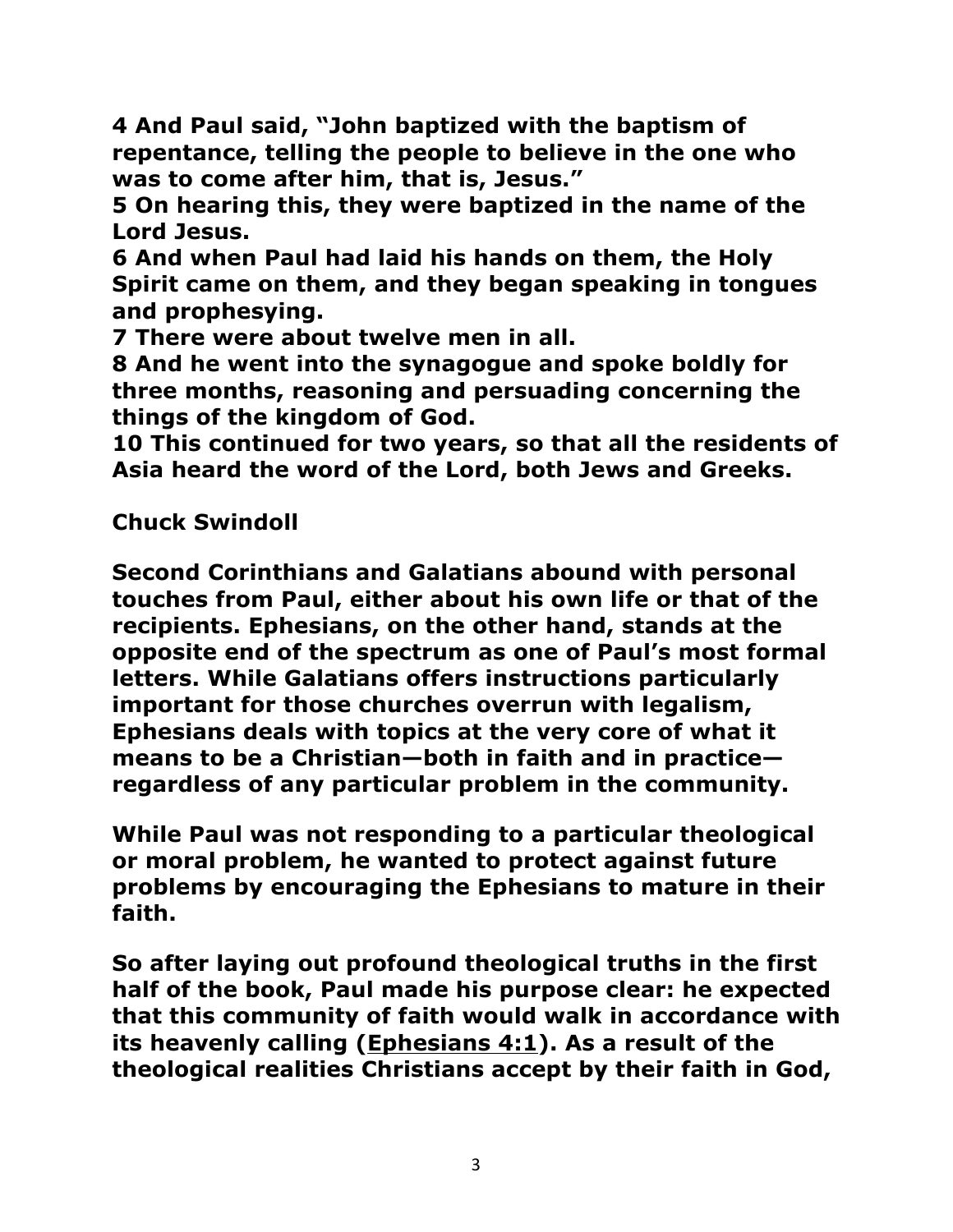**several practices should follow in their relationships within the church, in the home, and in the world.**





Acts 19<sup>18</sup>Many also of those who were now believers came **making full confession and thoroughly exposing their [former deceptive and evil] practices.** 

**19 Also, many of those who had practiced magic brought their books together and burned them in the sight of all. And they counted up the value of them, and it totaled fifty thousand pieces of silver.**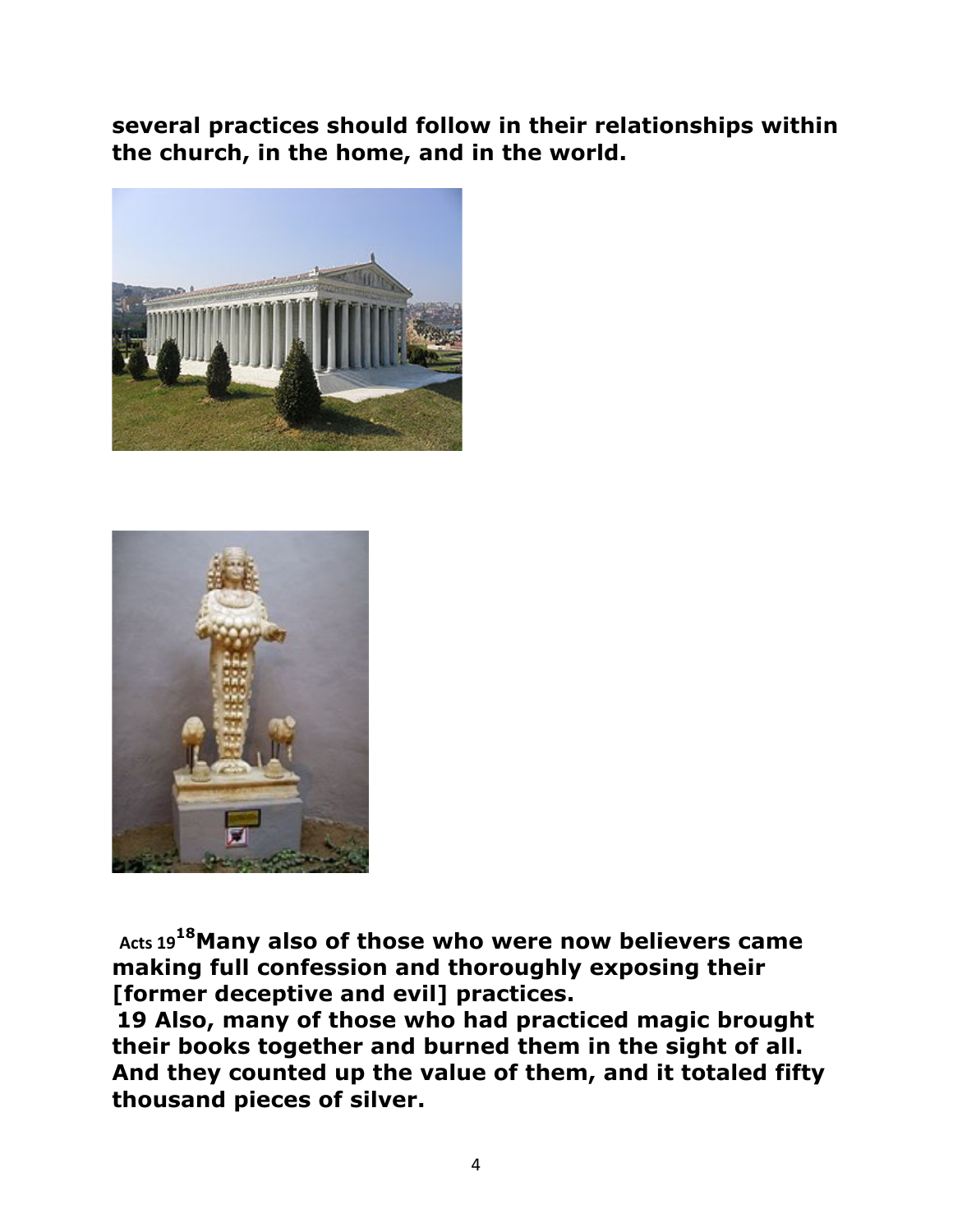**20 So the word of the Lord grew mightily and prevailed.** 

# **Acts 19:23–30**

**23 And about that time there arose a great commotion about the Way.** 

**24 For a certain man named Demetrius, a silversmith, who made silver shrines of Diana, brought no small profit to the craftsmen.** 

**25 He called them together with the workers of similar occupation, and said: "Men, you know that we have our prosperity by this trade.** 

**26 Moreover you see and hear that not only at Ephesus, but throughout almost all Asia, this Paul has persuaded and turned away many people, saying that they are not gods which are made with hands.** 

**27 So not only is this trade of ours in danger of falling into disrepute, but also the temple of the great goddess Diana may be despised and her magnificence destroyed, whom all Asia and the world worship."** 

**28 Now when they heard this, they were full of wrath and cried out, saying, "Great is Diana of the Ephesians!" 29 So the whole city was filled with confusion, and rushed into the theater with one accord, having seized Gaius and Aristarchus, Macedonians, Paul's travel companions.** 

**30Paul wished to go in among the crowd, but the disciples would not permit him to do it.** 

**"Gentlemen:**

**Understanding that you need a preacher, I would like to apply for the position. I have many qualifications that I think you would appreciate. I have been blessed to preach with power and have some success as a writer. Some say that I am a good organizer. I have been a leader in most places I have gone.**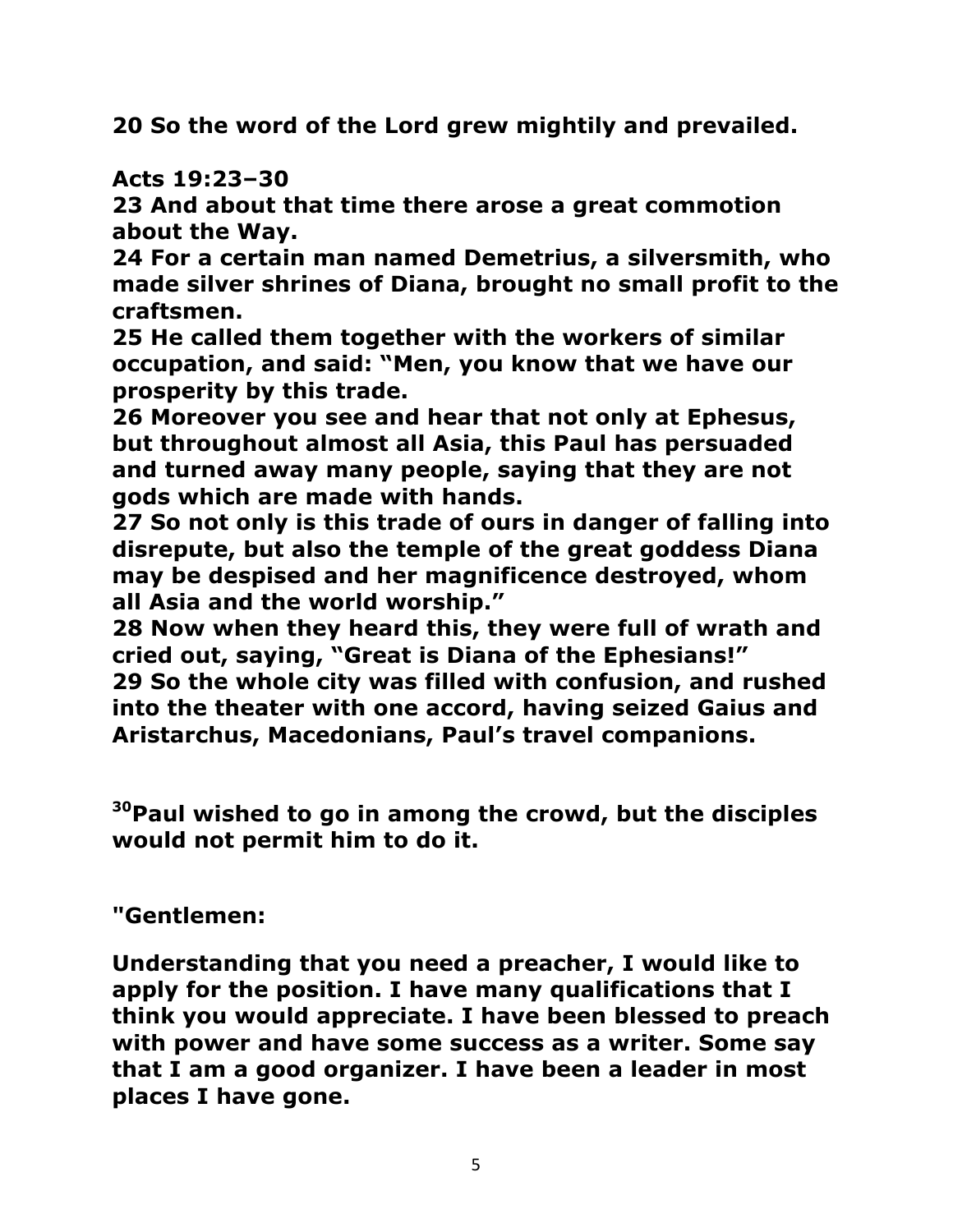**Some folks, however, have some things against me. I am over fifty years of age. I have never preached in one place for more than three years at a time. In some places I have left town after my work caused riots and disturbances. I have to admit that I have been in jail three or four times, but not because of any wrongdoing. My health is not too good, though I still get a good deal done. I have had to work at my trade to help pay my way.**

**The churches I have preached in have been small, though located in several large cities. I have not gotten along too well with the religious leaders in different towns where I have preached, and I am sure that they will not recommend me. In fact, some of them have threatened me, taken me to court, and even attacked me physically. I am not too good at keeping records. I have been known even to forget whom I have baptized. However, if you can use me, I shall do my best for you, even if I have to work to help with my support."**

**The elder read this letter to the committee, and asked if they were interested in the applicant. They replied that he would never do for their church. They were not interested in an unhealthy, trouble-making, contentious, ex-jailbird; and were insulted that his application had ever been presented!** 

#### **Acts 19**

**33 And they drew Alexander out of the multitude, the Jews putting him forward. And Alexander motioned with his hand, and wanted to make his defense to the people. 34 But when they found out that he was a Jew, all with one voice cried out for about two hours, "Great is Diana of the Ephesians!"**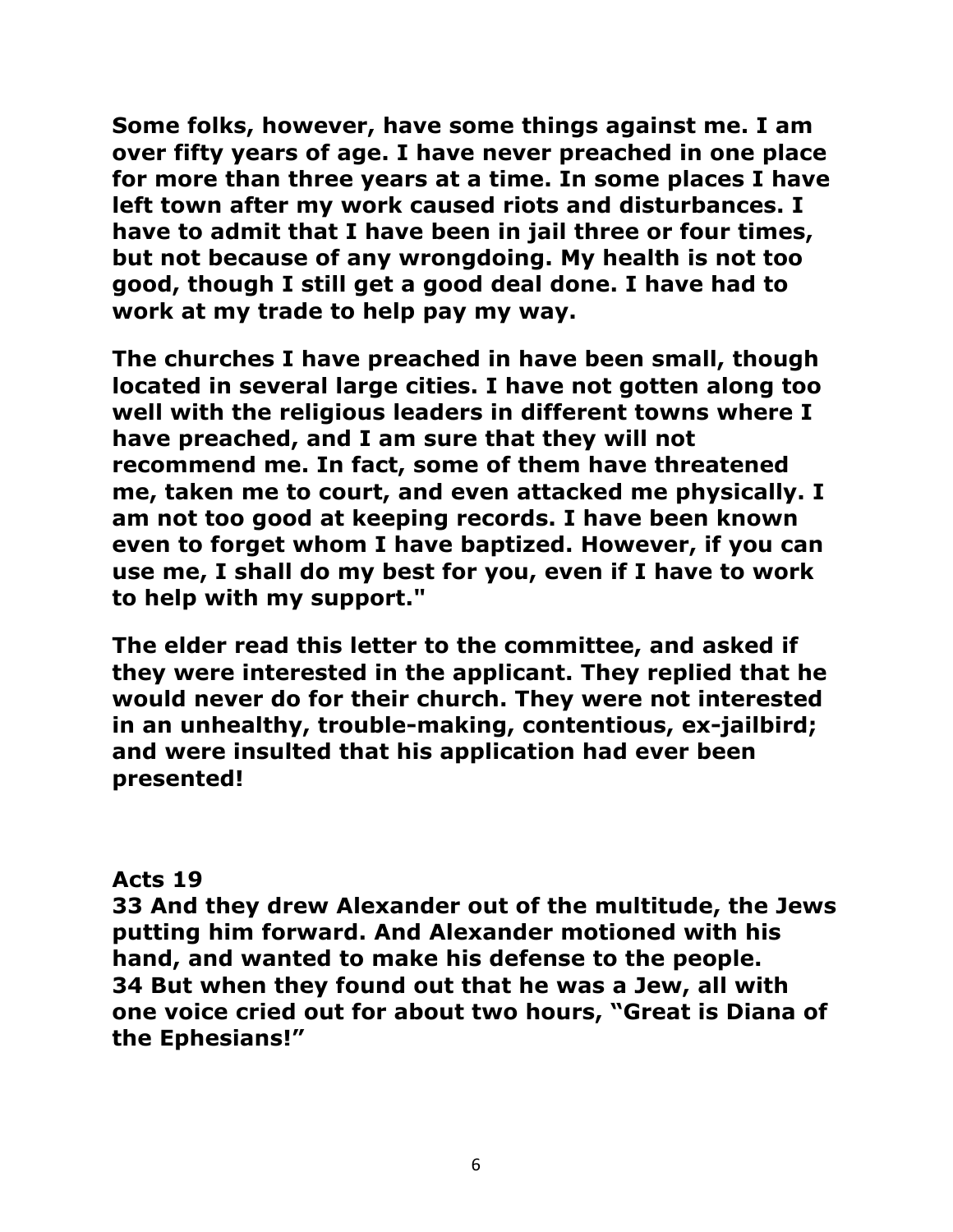**1 Timothy 1:1–6** 

**2 To Timothy, my true child in the faith: Grace, mercy, and peace from God the Father and Christ Jesus our Lord. 3 As I urged you when I was going to Macedonia, remain at Ephesus so that you may charge certain persons not to teach any different doctrine,** 



**3 As I urged you when I was going to Macedonia, remain at Ephesus so that you may charge certain persons not to teach any different doctrine, 4 nor to devote themselves to myths and endless genealogies, which promote speculations rather than the stewardship from God that is by faith.** 

**6 Certain persons, by swerving from these, have wandered away into vain discussion,** 

**Acts 20** 

**20 how I did not shrink from declaring to you anything that was profitable, and teaching you in public and from house to house,** 

**21 testifying both to Jews and to Greeks of repentance toward God and of faith in our Lord Jesus Christ.** 

**27 for I did not shrink from declaring to you the whole counsel of God.** 

**28 Keep watch over yourselves and all the flock of which the Holy Spirit has made you overseers. Be shepherds of the church of God, which he bought with his own blood.**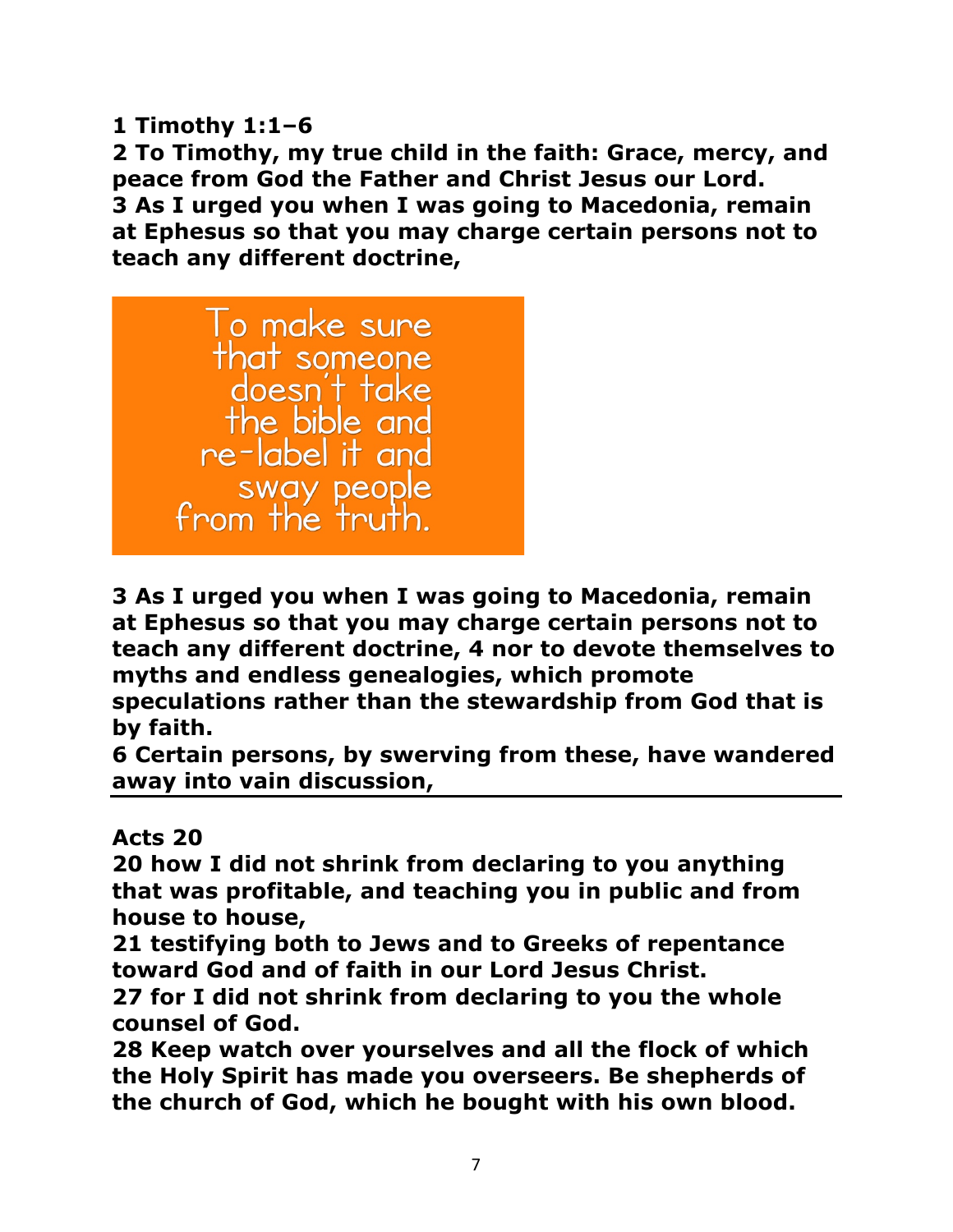**29 I know that after I leave, savage wolves will come in among you and will not spare the flock.** 

**30 Even from your own number men will arise and distort the truth in order to draw away disciples after them.** 

### **Revelation 2:1**

**1 "To the angel of the church in Ephesus write: 'The words of him who holds the seven stars in his right hand, who walks among the seven golden lampstands.** 

### **Revelation 2:2**

**2 'I know your deeds and your toil and perseverance, and that you cannot tolerate evil men, and you put to the test those who call themselves apostles, and they are not, and you found them to be false;** 

# **2 Timothy 4:3–4**

**3 For the time will come when they will not endure sound doctrine; but wanting to have their ears tickled, they will accumulate for themselves teachers in accordance to their own desires,** 

**4 and will turn away their ears from the truth and will turn aside to myths.** 

**1 Thessalonians 5:21** 

**21But examine everything carefully; hold fast to that which is good;** 

**Revelation 2:3** 

**3 You have persevered and have endured hardships for my name, and have not grown weary.** 

**Revelation 2:4 'But I have this against you, that you have left your first love.**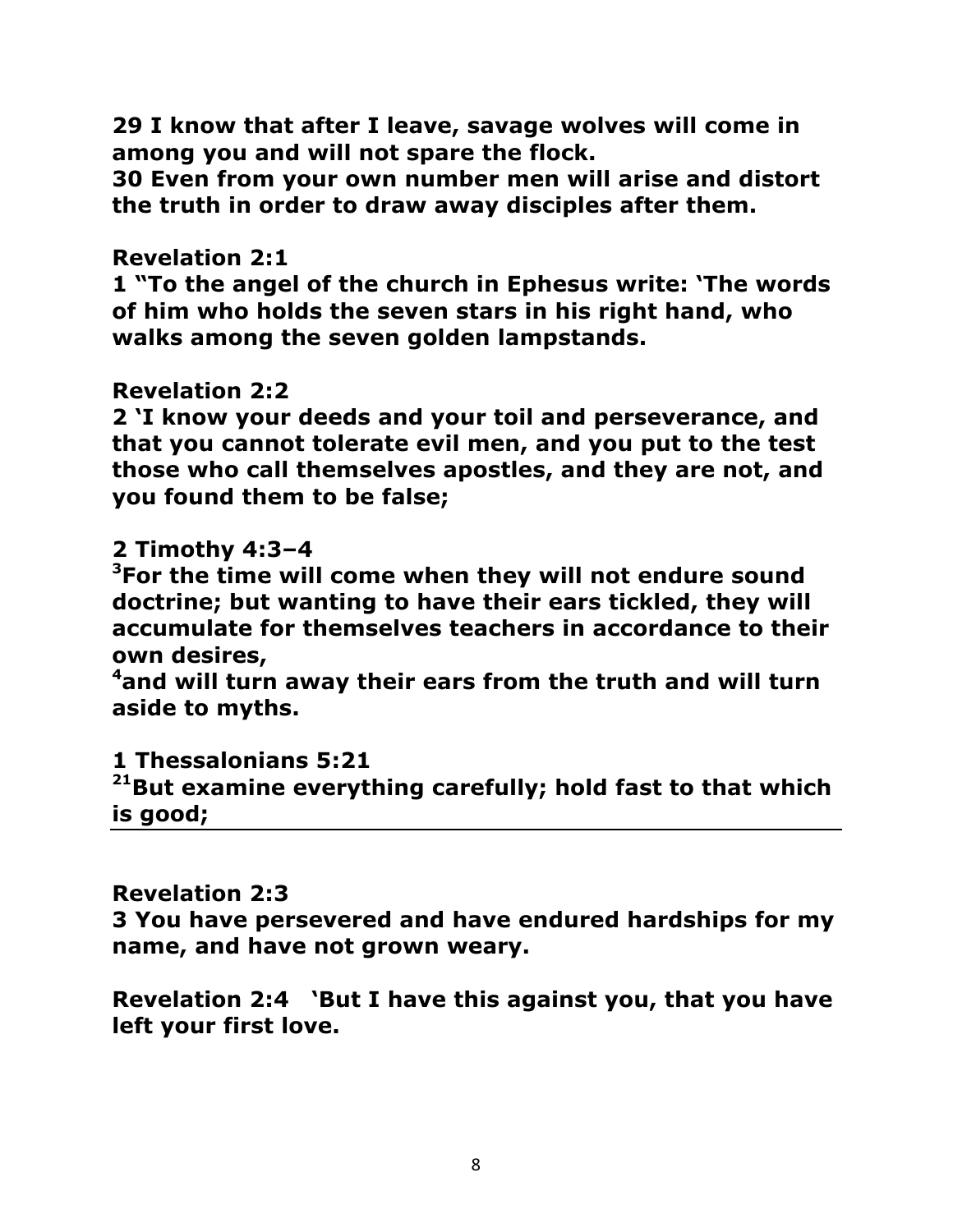

**Revelation 2:5 'Therefore remember from where you have fallen,**



**Revelation 2:5 'Therefore remember from where you have fallen, and repent and do the deeds you did at first; or else I am coming to you and will remove your lampstand out of its place—unless you repent.**